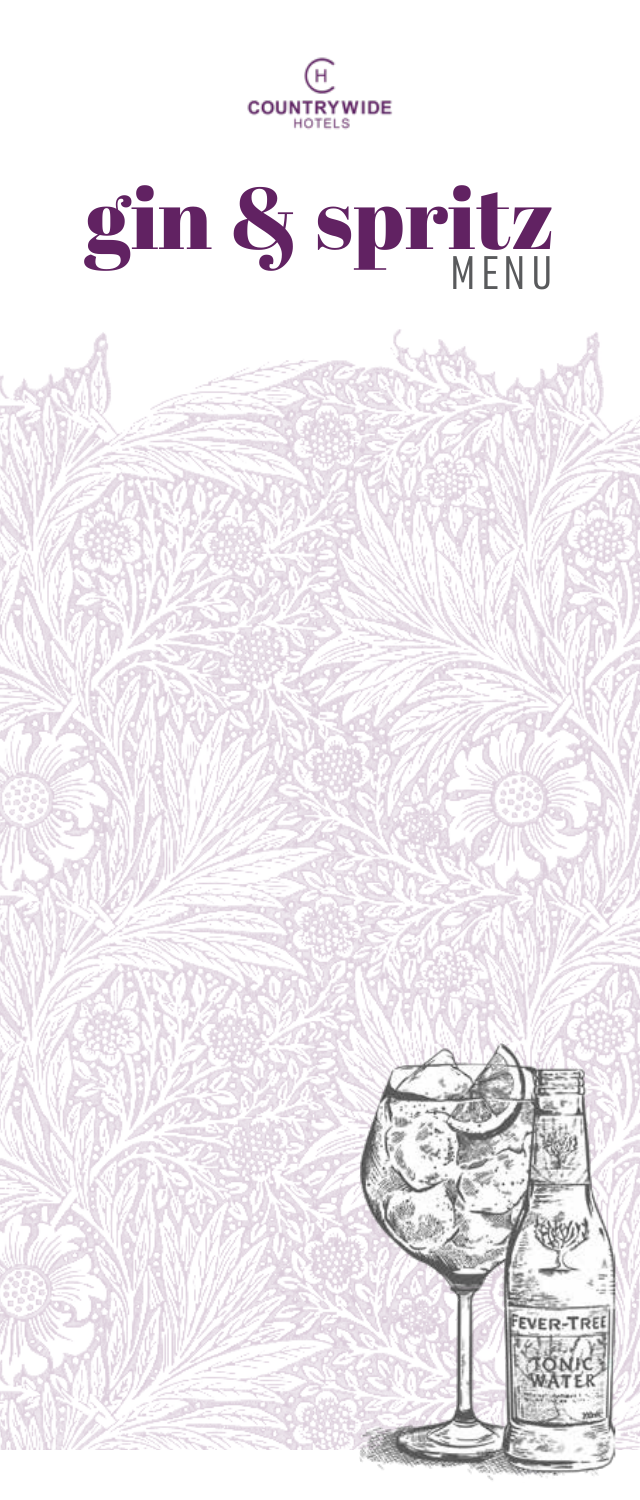

*We prefer to pair all of our gins with Fever-Tree Premium Mixers. With their carefully selected naturally sourced botanicals and perfect carbonation, Fever-Tree mixers have been crafted to enhance the taste of the finest spirits.*

## KITCHENER GIN / £13

Our own Broome Park Hotel Gin made in honour of Lord Kitchener who owned the house over 100 years ago. Inspired by Lord Kitchener's life our gin has a poppy and nettle base to represent the First World War and a secret blend of spices illustrating Kitchener's Asian adventures. *Paired with Fever-Tree Mediterranean Tonic Water.*

Garnished with with lemon, pomegranate seeds and poppy seeds.



# PINKSTER GIN SERVES / £13

### **CLASSIC PINKSTER**

Pinkster Gin *Paired with Fever-Tree Elderflower Tonic.* Garnished with raspberry and a sprig of mint.

### **NAKED PINKSTER**

Pinkster Gin *Paired with Fever-Tree Indian Tonic.*  Garnished with a twist of orange peel.

# PINKSTER SPRITZ SERVES / £10

### **RAPSBERRY SPRITZ**

Pinkster Raspberry & Hibiscus *with Fever-Tree Italian Blood Orange Soda.* Garnished with a slice of orange.

### **ELDERFLOWER SPRITZ**

Pinkster Elderflower & Raspberry *with Fever-Tree Mexican Lime Soda.* Garnished with a wedge of lime.

# GIN*..........................All measures 50ml*

### **BATHTUB OLD TOM GIN / £13**

A recreation of the popular 17th century style gin – a gentle sweetness adds to the classic juniper body. *Paired with Fever-Tree Lemon Tonic.* Garnished with lemon and mint.

### **BEEFEATER BLOOD ORANGE GIN / £11**

A bitter-sweet juicy flavour and a vibrant, striking orange colour. *Paired with Fever-Tree Mediterranean Tonic.* Garnished with an orange wheel.

### **BEEFEATER LONDON DRY / £10**

Complex and juniper forward with a hint of spice. *Paired with Fever-Tree Aromatic Tonic.* Garnished with a lime wedge.

### **BOË PASSION GIN / £11**

Fresh passion fruit and bright orange sit alongside classic, herbaceous botanicals. *Paired with Fever-Tree Mediterranean Tonic.* Garnished with a slice of orange.

### **BROKER'S GIN / £10**

Made in a 200 year old still and quadruple distilled for a crisp, smooth taste. *Paired with Fever-Tree Mediterranean Tonic.* Garnished with a twist of pink grapefruit.

### **CAMBRIDGE JAPANESE GIN / £13**

Made using six botanicals: juniper, shiso leaf, sesame seeds, cucumber, sansho and yuzu. *Paired with Fever-Tree Elderflower Tonic.* Garnished with a slice of apple.

### **COTSWOLDS DRY GIN / £13**

With an exceptional mouthfeel, this well-balanced gin is non-chill filtered meaning it makes a beautifully cloudy G&T. *Paired with Fever-Tree Indian Tonic.* Garnished with a slice of pink grapefruit.

### **DANCING SANDS SAUVIGNON BLANC GIN / £13**

Fresh Sauvignon Blanc flavours with hints of juniper berries and coriander seeds. *Paired with Fever-Tree Indian Tonic.* Garnished with a lime wedge.

### **FOUR PILLARS BLOODY SHIRAZ GIN / £11**

Thick, juicy berry notes, underpinned by hints of peppery juniper and earthy herbs. *Paired with Fever-Tree Mediterranean Tonic.* Garnished with lemon thyme.

### **GIN MARE / £13**

A herbaceous taste of the Mediterranean with rosemary and basil. *Paired with Fever-Tree Mediterranean Tonic.* Garnished with rosemary, olives and lemon.

### **HENDRICK'S GIN / £13**

Delightfully infused with cucumber and rose petal. *Paired with Fever-Tree Elderflower Tonic.* Garnished with a slice of cucumber.

### **MALFY CON LIMONE GIN / £11**

Very citrus forward and fresh, with touches of woody juniper and authentic lemon. *Paired with Fever-Tree Mediterranean Tonic.* Garnished with a lemon wedge.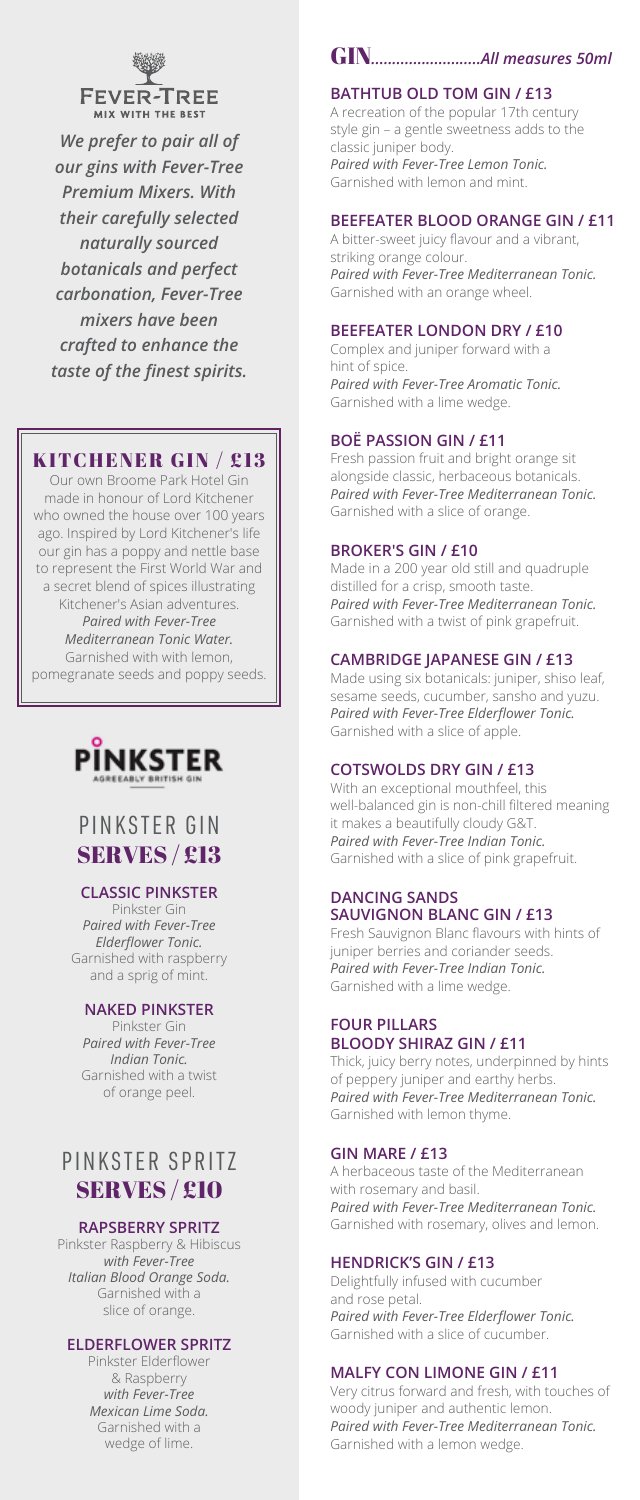### **MARBERG ICELANDIC LONDON DRY GIN / £13**

A London Dry styled gin made with glacial water, wild Icelandic botanicals, and fruits and spices from distant shores. *Paired with Fever-Tree Indian Tonic.* Garnished with a lime wedge.

### **MERMAID GIN / £13**

An infusion of juniper berries and rock samphire to capture the true Island spirit. *Paired with Fever-Tree Mediterranean Tonic.* Garnished with a slice of lemon.

### **MERMAID PINK GIN / £13**

The sweetness and aromatics of summer strawberries are delicately blended with Mermaid Gin. *Paired with Fever-Tree Mediterranean Tonic.* Garnished with strawberries.

### **MONKEY 47 / £13**

47 botanicals make for an unrivalled complexity. Crisp with a sweet floral aroma. *Paired with Fever-Tree Mediterranean Tonic.* Garnished with grapefruit zest.

### **SALCOMBE GIN 'START POINT' / £13**

Juniper led with warm cinnamon and coriander. Both citric and floral with a subtle peppery finish. *Paired with Fever-Tree Aromatic Tonic.* Garnished with a slice of red grapefruit.

### **SILENT POOL GIN / £13**

Rich, clean juniper-led spirit with floral layers of lavender and chamomile. *Paired with Fever-Tree Elderflower Tonic.* Garnished with mint and lime.

### **TANQUERAY FLOR DE SEVILLA GIN / £11**

Crisp juniper and zesty Seville orange, supported further by orange blossom, vanilla and allspice. *Paired with Fever-Tree Mediterranean Tonic.* Garnished with an orange wheel.

### **TANQUERAY No.TEN GIN / £13**

Named after the "Tiny Ten" still, camomile flowers and fresh citrus fruits are added to the original Tanqueray recipe. *Paired with Fever-Tree Mediterranean Tonic.* Garnished with a slice of pink grapefruit.

### **TARQUIN'S BRITISH BLACKBERRY GIN / £11**

Brilliant British blackberry gin, with a touch of Cornish wildflower honey. *Paired with Fever-Tree Elderflower Tonic.* Garnished with a slice of grapefruit and sprig of thyme.

### **THE LAKES GIN / £13**

A classic English gin with vibrant notes of juniper, cracked black pepper and orange peel. Gently distilled with the luxury of time for exceptional smoothness. *Paired with Fever-Tree Mediterranean Tonic.* Garnished with pink grapefruit.

### **WARNERS HONEYBEE GIN / £11**

A floral and zesty gin infused with honey for a luscious sweet finish. *Paired with Fever-Tree Indian Tonic.* Garnished with pink pepper and sage.

### **WHITLEY NEILL RHUBARB & GINGER GIN / £11**

Subtly tart with clear rhubarb influence. A twist of orange sweetness and herbaceous coriander brings balance to the palate. *Paired with Fever-Tree Ginger Ale.* Garnished with orange.